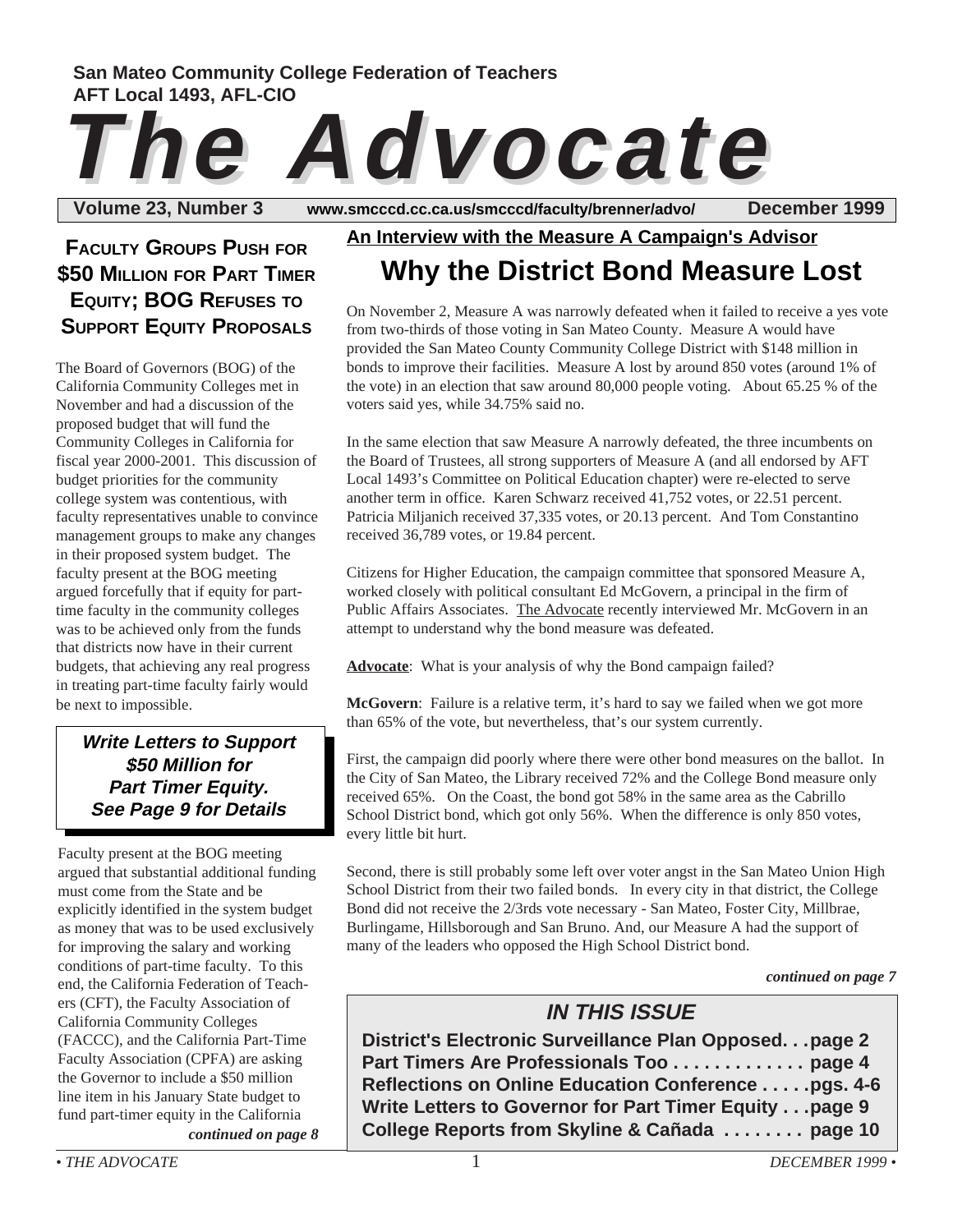## **The Advocate**

San Mateo Community College Federation of Teachers AFT Local 1493, AFL-CIO

**Editor**: Eric Brenner, Skyline, x 4177

#### **Editorial Board:**

Eric Brenner, Skyline, x 4177 Dan Kaplan, AFT Office, x6491

**Co-Presidents** Katharine Harer, Skyline, x4412 Joaquin Rivera, Skyline, x4159

**Vice President** Bess Chandler, Skyline, x4286

**Secretary** George Goth, Skyline, x4390

**Treasurer** Allen Wolfe, CSM, x6491

#### **Chapter Chairs**

Bess Chandler, Skyline, x4286 Sondra Saterfield, Cañada, x3288 John Searle, CSM, x6607

#### **Executive Committee Reps.**

Rick Hough, Skyline, x4193 Mo Macdonald, Skyline, x4128 Anne Nicholls, Cañada, x3293 Karen Olesen, Cañada, x3415 Shaye Zahedi, CSM, x6240

#### **Part-timers Reps.**

Kathleen Feinblum, Sky, 6889x9367 Carol Hansen, CSM, x6677x9267 Ann Longknife, CSM, x6677x9273 Patricia Palmer, Sky, x6889x9418

**Chief Grievance Officer** John Kirk, CSM, x6386

**Part Time Faculty Coordinator** Kathleen Feinblum, Sky, 6889x9367

**Executive Secretary** Dan Kaplan, AFT Office, x6491

#### **AFT**

**College of San Mateo 1700 W. Hillsdale Blvd. San Mateo, CA 94402 (650) 574-6491**

## **AFT & Senate Oppose Administration's Plans for Electronic Surveillance**

**by Katharine Harer & Joaquin Rivera, AFT 1493 Co-Presidents**

Many of us in attendance at the November 1st District Governing Council meeting were disturbed by a draft of a



vague references to rules and regulations that are not readily available to faculty, but even more dangerous, directly undermines our academic freedom and right to privacy in its policy on "random monitoring" of faculty electronic communications. It was decided to hold off on approval or revision until more discussion could take place.

The AFT has consulted with our lawyers and received a preliminary response to the district's policy draft. The district's stated right to random monitoring is, in fact, a direct violation of academic freedom and privacy rights. These policies should come under the purview of contract negotiations. If implemented, they could lead to an unfair labor practice. We've sent a memo to the district recommending that the policy draft be taken off the agenda of the next Governing Council meeting and be referred to the bargaining table.

#### **CSM Academic Senate Calls for Revision of District Plans**

Furthermore, Kate Motoyama, Academic Senate President at CSM has drafted a concept paper, "Proposal to Revise

Policy on Use of District Communications System: An Academic Senate Perspective", which was unanimously approved on November 23rd by CSM's Academic Senate. This proposed revision

states emphatically that the principles of academic freedom uphold the

privacy

#### *Katharine Harer Joaquin Rivera*

of electronic mail users and that no routine inspection, monitoring or disclosures of electronic mail should take place without the user's consent. It also recommends that "the AFT be consulted to ensure contract language that creates and implements due process that deals with confidentiality and the effects of technology on privacy."

#### **Other Colleges Dealing with Same Issues**

At least two other Bay Area community colleges are struggling with similar policies, San Jose City College and Santa Rosa Junior College, where faculty computers were actually "broken into". One of the most obvious questions that this policy brings to mind is: what's the difference between traditional paperbased mail and e-mail or voice mail? Why is our privacy respected in the first area and not in electronic communications? Needless to say, we'll continue to block this new policy and to work with our local Academic Senates to create a fair and respectful policy for all faculty and staff. No electronic surveillance!

In Unity.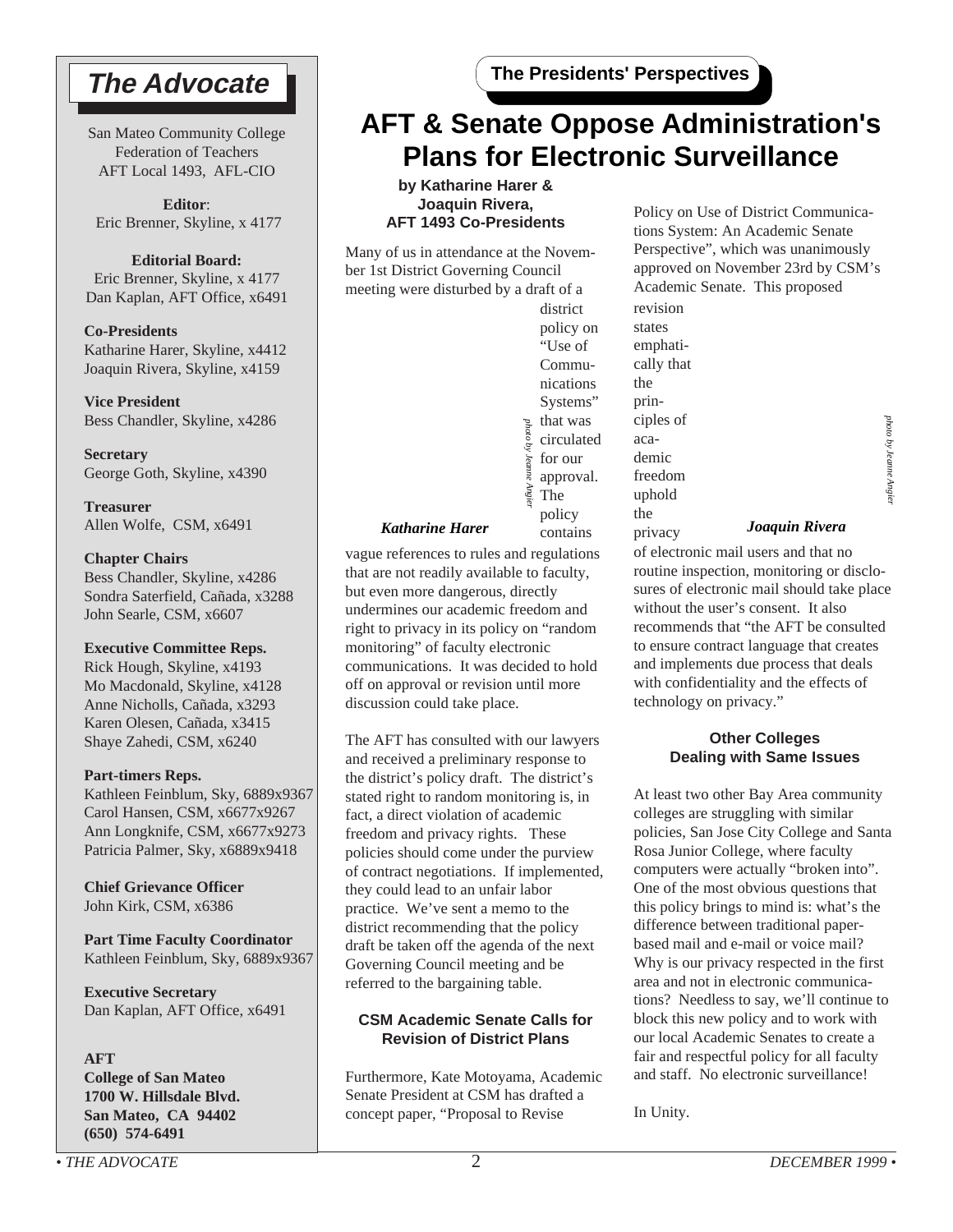## **Part-Timers and Professionalism Do Mix**

#### **by Kathleen de Azevedo Feinblum, AFT Part Time Faculty Coordinator**

Last semester, an ex-student of mine wanted to make sure I was indeed teaching the next level of English class as

> listed on the class schedule. She told me I was an exception to most parttimers who in general were "not

good

#### *Kathleen de Azevedo Feinblum*

teachers." She came to this conclusion because a friend of hers had taken a class with poor results, a class that happened to be taught by a part-timer.

In truth, one has as much chance of running into a poor class taught by a parttimer as by a full-timer. But when students sense that part-timers are being treated as second class teachers by their own district, all it takes is one bad experience to color students' perceptions. Faulty inductive reasoning, yes, but still there is a perception that part-times are not as good or as conscientious as fulltimers. Unfair administrative policies and general apathy toward part-timers contributes to this pervasive attitude.

For all the talk of high standards in teaching, there is very little done to maintain these high standards. No one likes to be evaluated, but it is an essential process in not only the growth of a teacher, but in making students aware that their school cares about the quality of instruction. The official SMCCCD evaluation procedures states that a parttimer be evaluated once every 6 semesters. This is three years of teaching behind closed doors, three years of not being able to procure student comments, even positive ones, except for the few

sweet notes some give at the end of the semester. And if that lucky day comes, after 3 years, when a part-timer does get evaluated, one can only pray for a good semester of prime time classes full of sturdy students, and not a semester of "oddball hour" classes which tend to attract the late enrollees and the bewildered.

The repercussions are enormous. Those of us who are applying for full-time jobs, or even jobs for other part-time pools, find it hard to get letters of recommendation. Our student evaluations are old, as if we've fled the country for a couple of years. Students can go through community college without ever evaluating a teacher. The argument is that full-timers, who usually do the evaluations, are overextended. True, they are overextended with a lot of administrative duties, many of which seem to take precedence over the most important work done in the classroom.

The appearance of the word "staff" in the course schedule puts off a lot of students as well as teachers. I have seen improvement in getting class assignments early and having our names appear in the catalog. I also realize that "staff" is needed in some cases where there is no one assigned to the class. But when students see "staff" they see a non-entity. "Staff" has a vacuous connotation, somewhat like an unmarked grave. Students who want to take a class taught by their favorite part-timer are often not able to do so, thus, robbing the instructor of feeling like a "real teacher."

The very nature of part-time work does not allow us to be visible when it comes to professional development. Often, though courses are available to us, our schedules make it impossible to attend. Or, many of us do educate ourselves on the run, but who sees us? Who sees our shelves of books when many part-timers don't even have dependable office space? Who knows if we are studying the

Spanish Renaissance in our spare time?

Professional respect is a must. We need to come across professional in order to convince the powers-that-be that we deserve equal pay for equal work. Parttimers are fully able to reach high standards, but we must have the opportunity to prove our capability. In the latest CPFA Pro-News (that appeared in your mailboxes recently) Chris Storer, chairperson of the California Part-time Faculty Association (CPFA) claims that our "fundamentally immoral" two-tiered system undermines the "high philosophical goals of teaching," and the camaraderie and unity among all the teachers. What students see, is an uncaring system where the majority of their instructors seem to spend more time on the road than they do on their classes. This, in turn, reflects not just on the professionalism of the teachers, but on the integrity of the whole system.

#### **Mark Your Calendars: State Part-Timer Leader to Speak at Flex Day**

We are going to have a special flex day activity on Jan. 18 at 9 am at CSM in Room 18- 187. Chris Storer, CPFA chairperson, will be addressing professionalism in all its gritty detail. I will be putting flyers in your mailbox before the holiday rush. Clip the flyer and hang it on a wall of your overcrowded apartments! I haven't had a good turn out at our past flex day sessions. We're pushing harder with this one, hoping we can get some response. Otherwise, it will be harder to get other guest speakers in the future.

Kathleen de Azevedo Feinblum (650) 358-6889x9367 azevedo@pacific.cnchost.com

**PART TIMERS ELIGIBLE FOR UNEMPLOYMENT BENEFITS - SEE PAGE 9 -**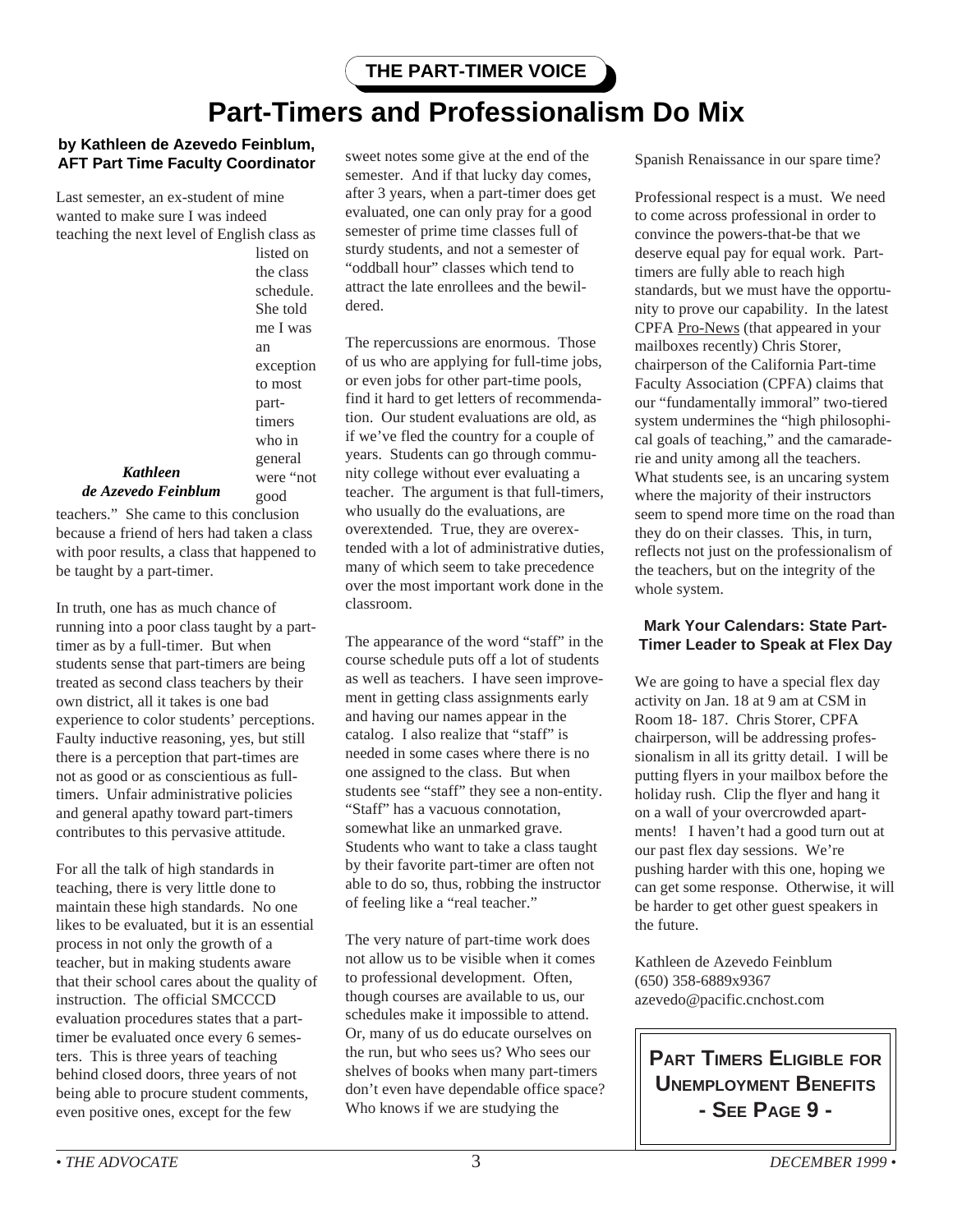## **Reflections on the Conference on Online Education**

#### **by Dan Kaplan, AFT 1493 Executive Secretary**

I want to offer a personal commentary on two related themes that I heard articulated frequently at the CSM Conference on Online Education: 1) the decision to employ and then accelerate the use of

online education in California Community Colleges has not been facultydriven, that the origins of this public policy comes from somewhere else; and 2) that in the implementation of this shift in educational/ pedagogical policy, administrators have often used various forms of coercion, especially in relation to part-time faculty who have no security of employment.

There was a certain sentiment that I heard often expressed at the Conference —even by faculty who articulated different points of view on the various issues being discussed that the impetus to use online education did not come from the ranks of

not limited to just these) have targeted American higher education as a potentially huge new market that they want to expand into. This is not to say that no one at the Conference disagreed with Noble's analysis. But it is to say that those who disagreed with his argument

the curriculum of higher education (before there has really been any serious discussion among most faculty in the State about the value of these technologies, while the serious research is very inconclusive and question-begging) because they want to improve the quality

## **Wide Range of Faculty Attended Conference**

The **Conference on Online Education**, held at CSM on October 9, was truly a California Community College state-wide event. The Conference was sponsored by AFT Local 1493 and the Community College Council of the California Federation of Teachers. Faculty attending the Conference came from the California/Oregon border all the way down to just before Mexico begins. There were faculty from **52 of the 71 community college districts in the state**.

In addition to the geographical diversity of the faculty in attendance, there were **a large variety of different disciplines** represented at the Conference. The following disciplines were represented: English Departments (33 faculty in attendance), Business (15 faculty), Math (12), Counseling (8), Computer Information Systems (8), Library (6), Chemistry (6), Nursing (5), Political Science (4), History (4), ESL (4), Philosophy (3), Biology (3), Humanities (3), Music (3), and Multimedia (3). There were also many other disciplines that were represented by 1 faculty member each.

active role in the Conference. In terms of paid registrations to the Conference, **22% of the faculty in attendance came from the ranks of the part-time faculty**. This was a most impressive representation of part-time faculty in the California Community College system.

The **Conference website** is being continued as a place where faculty can continue the discussion of the many issues related to online education in California community colleges. To this end, we now have set up a discussion board where you can post a comment or read a review of the Conference. You can also now listen to the audio of the presentations of the featured plenary speakers, as well as the remarks of other Conference speakers, including the report-back summaries of the discussions that took place in the breakout sessions. To participate in this continuing dialogue, please visit the Conference website at: **http://www.smcccd.cc.ca.us/smcccd/ faculty/confer**. A videotape of the Conference plenary sessions may also be borrowed from AFT Local 1493. Call the AFT office at 650-574-6491 for more information. -D. K.

of higher education? Or is it because the very reason for a corporation to exist is to achieve profit maximization. As Henry Ford said, he was not in the business of making cars. He was in the business of making money. He made cars simply as a means to this end. It is not very difficult to extend the analogy to online education and the many corporations that support its rapid expansion immediately. As David Noble said at the Conference, corporations have already transformed healthcare in

Part-time or adjunct faculty played an

the faculty. What are the driving forces promoting learning at a distance? No one at the Conference—certainly none of the featured plenary speakers— offered an analysis that expressed disagreement with the hypothesis that David Noble presented at the Conference, and has written about extensively. That is, that extremely powerful corporations (including software and hardware corporations, but

failed to present an alternative analysis, or to even engage Noble in a discussion of their differences.

#### **Do Corporations Want to Improve Education or Increase Profits?**

Why do these corporations want to do this? Do they want their new educational technologies to be rapidly integrated into

this country with the rise of HMO's. Now they are trying to achieve similar results in higher education with the creation of what Wall Street is calling EMO's—Educational Maintenance Organizations!

It is important to consider what is motivating the rapid increase of online

#### *continued on the next page*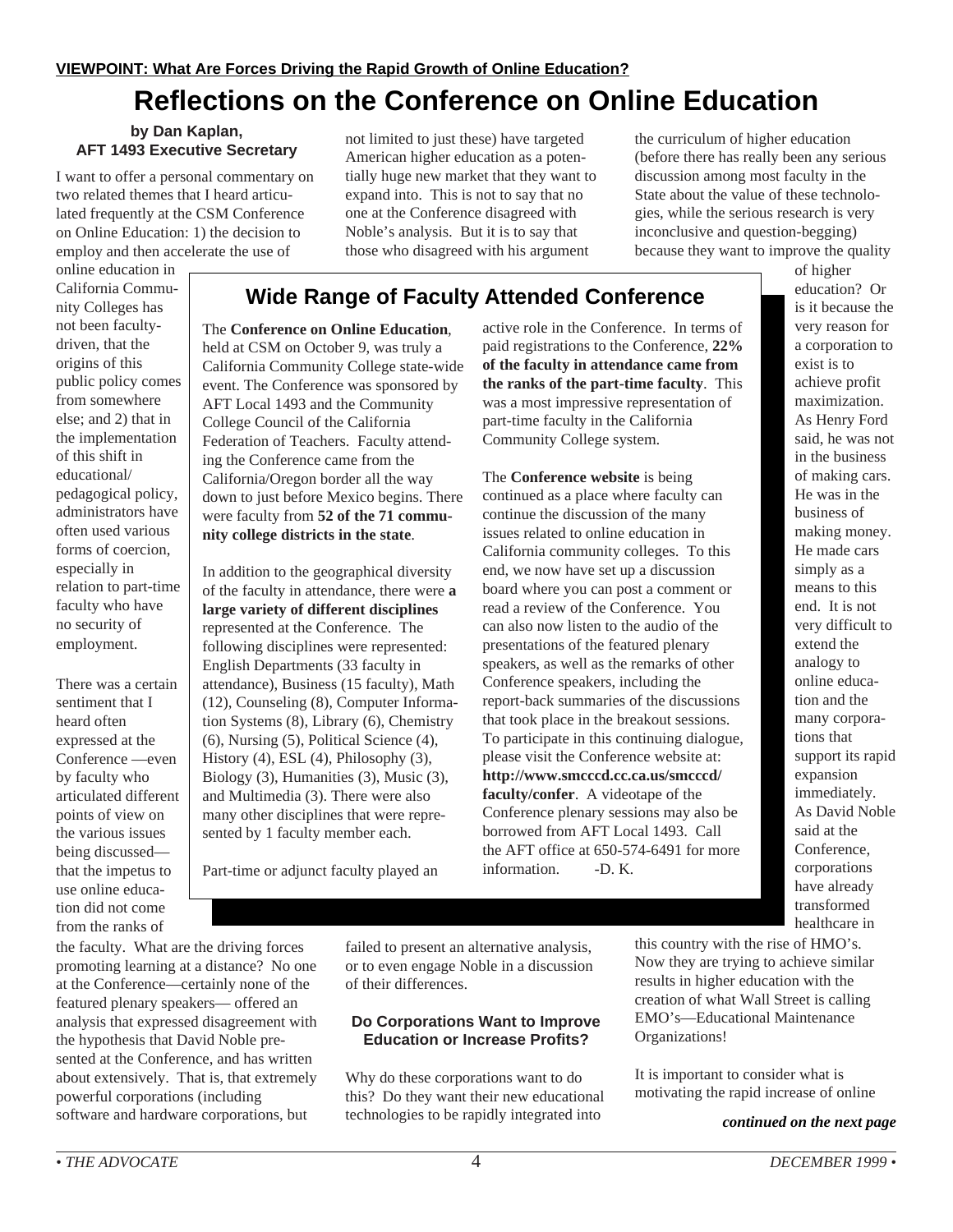## **VIEWPOINT: Who's Pushing Online Education and How Does It Effect Faculty?**

#### *continued from the previous page*

education throughout higher education. If faculty were not the driving force in advocating for this—the people who actually do the teaching and who should therefore be centrally responsible for changes in pedagogy—isn't there something wrong with this picture? In fact, how could such a situation come about? How could a major change in what constitutes higher education be introduced into the curriculum without the faculty in control of the process?

If the drive toward online education is not faculty-initiated, then precisely where did this public policy come from? How public policy is developed in the United States has been the subject of much original research by U.C. Santa Cruz Professor of Psychology and Sociology, G. William Domhoff. This research employs the class dominance paradigm, a particular theoretical approach to studying how wealth and power are structured and operate in American society. Domhoff describes how public policy is developed through the efforts of "(1) a small social upper class (2) rooted in the ownership and control of a corporate community that (3) is integrated with a policy-planning network and (4) has great political power in both political parties and dominates the federal government in Washington."

#### **Policy Planning and Power Elite**

I believe that Domhoff's approach best explains how public policy is made. Without in any way wanting to play down the importance of the other three component parts of Domhoff's research paradigm, let me focus on the role played by the policy-planning network in the construction of public policy. This network consists, as Domhoff writes, "of (1) foundations, (2) think tanks, (3) specialized research institutes at major universities, and (4) general policy discussion groups, where members of the upper class and corporate community meet with experts from the think tanks and research institutes, journalists, and

government officials to discuss policy, ideology, and plans (PIP) concerning the major issues facing the country." Domhoff argues that "the policy-planning network is, in fact, the programmatic political party for the upper class and the

### **Trustees Praise AFT 1493 on Conference**

*Board President Karen Schwarz complimented AFT 1493 on the Online Education Conference in the letter below*. -ed.

October 27, 1999

Joaquin Rivera Katharine Harer Dan Kaplan

Dear Colleagues,

On behalf of the Board of Trustees, I would like to extend our congratulations on the recent AFTsponsored, highly successful conference on on-line education. Those of us who were able to attend were treated to professional, energetic presentations and breakout sessions that addressed a gamut of issues. It is always enlightening to observe and participate with education professionals who are clearly dedicated to their work.

Our thanks for the opportunity to participate.

Sincerely,

Karen Schwarz President SMCCCD Board of Trustees

corporate community, a major element in the power elite." And that "the think tanks in the network are highly specialized research groups that produce the PIP that are argued about in the policy discussion groups."

#### **Think Tanks, Foundations & Institutes That Incubate Policy**

Let me say quite explicitly that this policy-formation network is not in any sense a conspiracy. Rather, what Domhoff is presenting is really an institutional analysis of the structure of power in American society, of how it is organized and controlled by the upper class and corporate community, acting through their power elite, the most politically active members of the dominant class in society.

In the case of the rise of online education, I think this policy has been promoted by corporate-funded think tanks most active on matters related to public education in general, and higher education in particular; foundations concerned with community colleges; research institutes at elite universities in the State working on distance education, and various elite policy discussion groups active in the State on education policy issues. It is in these kinds of policy arenas where there has already been serious discussion of why online education should be promoted, what the goals to be achieved by the expansion of online education are, as well as alternative policy proposals concerning how best to implement online education in the California higher education system. This is where policy, ideology and plans (PIP) are discussed thoroughly. This is where and how public education policy is made. Faculty, especially from the community colleges, are not typically part of this policy-making process. Yet, this is the public policy process in general terms that culminated in the institutional decision to promote online education in California community colleges. It was a new policy that the most powerful groups in the State—economically, politically, and socially—wanted to see implemented, whatever their reasons might be. In other words, public policy in the U.S. typically develops without real input from the public, traditional democratic understandings of American society

*continued on the next page*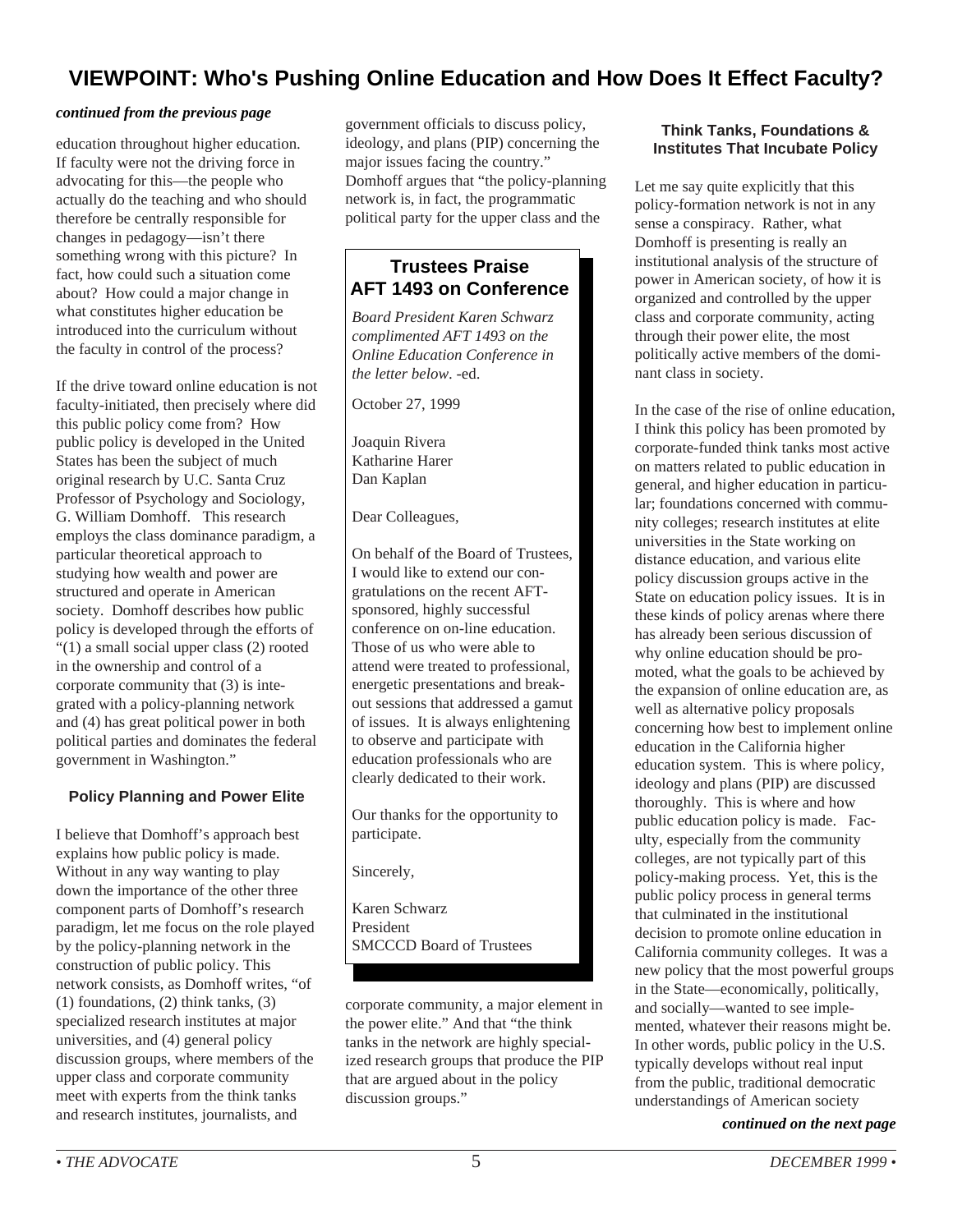## **VIEWPOINT: Online Education Policies Are Affecting How Faculty Are Hired**

#### *continued from the previous page*

notwithstanding.

#### **Part Timers & Job Applicants Affected by Online Ed. Policies**

Faculty who are full-time and have tenure, of course, are able to ignore the whole issue of teaching online if they choose to do so. This is the main reason, I think, why so many faculty have not yet thought about many of the issues related to computer-mediated instruction. No one is going to require tenured faculty members to adopt a pedagogical approach that they have no interest in. But the situation facing part-time faculty in California community colleges, some 30,000 men and women, is not so simple when it comes to the question of teaching classes online. The situation facing faculty who want to be hired to teach full-time at a California community college is also now complicated by issues related to online education. There was quite a bit of discussion at the Conference concerning both sets of issues.

#### **Horror Stories from Part Timers**

I heard more than a few horror-stories from non-tenure track faculty at the Conference concerning various forms of coercion that had been applied by an administrator, probably a Division Dean, who wanted to launch a new class section online and couldn't find anyone interested, competent to do so, or interested in learning how. The person responsible for assigning you classes each semester wants you to learn how to teach online. What if you have simply no interest in teaching your class with a computer? Lots of part-time faculty feel this way. Some part-time faculty even leave teaching because they feel their chances of obtaining a full-time position are minimal given their lack of interest in online teaching. One faculty member told the story of how he left teaching. He then tried out technical writing, but found it boring. But he then was able to obtain a full-time teaching job because of his new technical background! Ironically,

this faculty member is once again not interested in teaching online!

But when part-timers get that rare opportunity to interview for a full-time teaching position, invariably they are asked if they have an interest in teaching online, if they have ever designed and/or taught a class online. To express no interest whatsoever in putting together an online class almost always turns out when the final selection is announced—to be a bad career move. Yet I heard from most part-time faculty that there was usually no compensation available to design an online class, no money to purchase any software, no release time possible to take a class to learn the new technology. Often, there is very little or no technical support. And some part-time faculty spoke about the experience of designing a class, paying for it out of their own pocket, and then the class was not in the end offered. Or it was taught by someone else, in the most horrible version of the story.

#### **How Are Online Requirements Added to Job Announcements?**

Finally, there was another very serious issue that several faculty members raised in different Conference sessions. Tenured faculty who are sitting on faculty hiring committees in all sorts of disciplines are now regularly finding that the job announcement contains language concerning the desirability of being able to teach online, of being able to convert your classes to the online format, of being an enthusiastic proponent of online education. But the faculty members on the hiring committee did not make the determination that this was a most important and necessary qualification for a full-time teaching position in their particular discipline. This language came from the administration, and it was thought to be a management right to include this language in the materials put together for recruiting for faculty positions. In other words, the faculty as discipline experts responsible for curriculum and faculty hiring and

evaluation, is now being eroded. I heard often from faculty at the Conference that almost all new faculty job announcements contain language promoting the use of online education. Rarely were the faculty on the hiring committee responsible for the inclusion of this language.

#### **Online Ed. Conference Run by Faculty With No Vendors Allowed**

I would like to end by noting that the most gratifying comments that I heard from faculty attendees at the Conference on Online Education concerned two related observations. The first was that one of the most interesting aspects of the Conference was that it was organized by faculty (under the auspices of a faculty union, AFT Local 1493) for faculty! The other observation that I heard from many faculty members, including from plenary speakers, was how unusual (and even refreshing) the Conference was in that there were no vendors there selling their wares. Apparently at all of the conferences that are held related to online education, corporations active in the computer industry are in attendance, viewing the event as a marketplace where business can be conducted. The Conference planning committee consciously decided early on that the Conference was to be a forum where different points of view would engage in serious discussion, and that it would be inappropriate for those wanting to sell various educational technologies (the value of which would be a topic under discussion at the Conference) to do so at our event. That this common sense decision was thought by many to be unusual or different is no doubt a sign of our times.

**Visit the website on Online Education in California Community Colleges at: www.smcccd.cc.ca.us/ smcccd/faculty/confer/**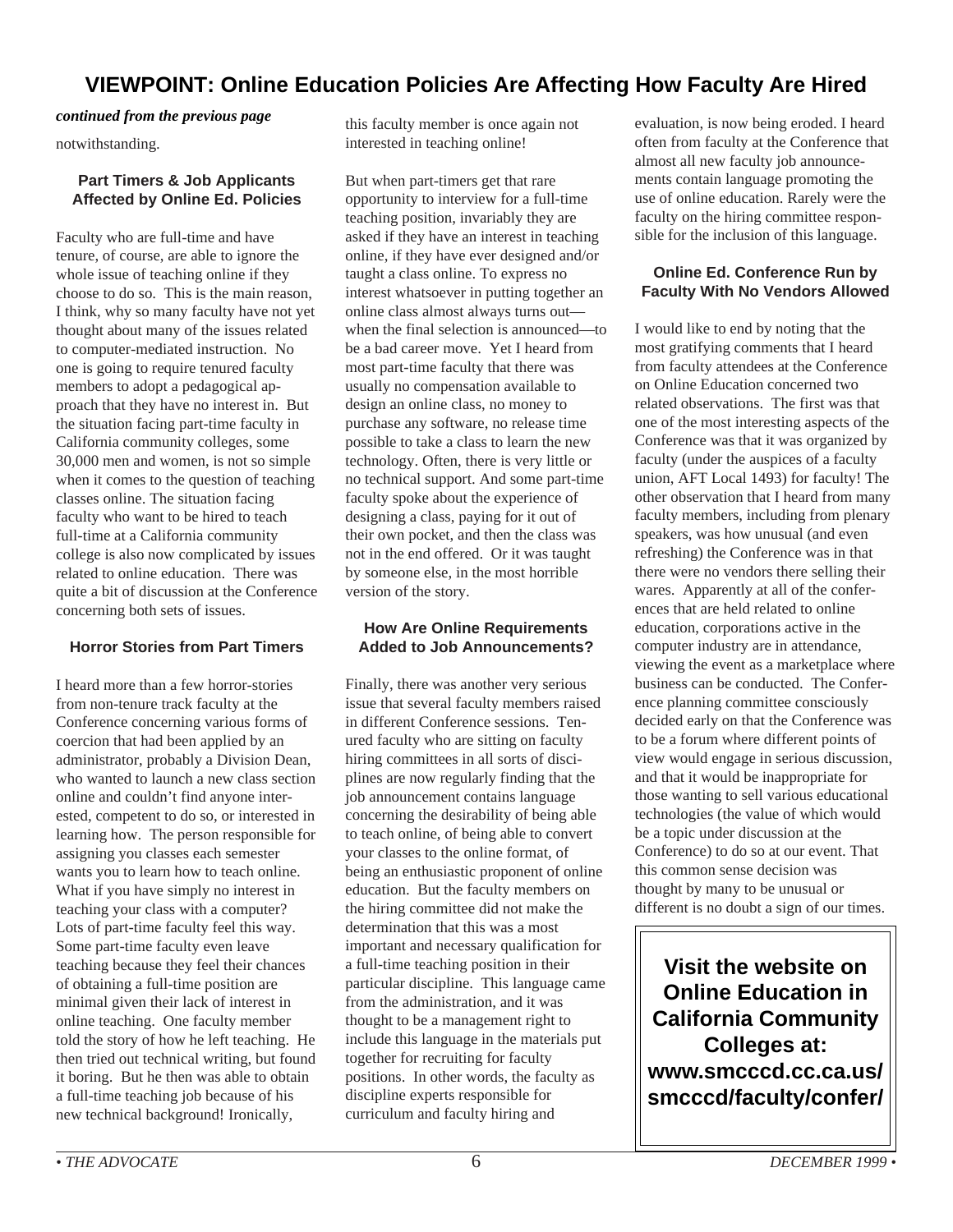## **Why the District Bond Measure Lost: Interview with Consultant Ed McGovern**

#### *continued from page 1*

Third, while we raised a significant amount of money - \$160,000 - it was \$40,000 less than we had originally planned. That additional money would have been used to persuade some likely opponents and increase turnout in our strong cities - specifically Daly City and Redwood City.

**Advocate**: What are your thoughts on the timing of the bond campaign? The bond was on the ballot at the same time that there was a Board of Trustees race also on the ballot. This made it possible for someone to run a campaign against the bond under the guise of seeking a seat on the Board of Trustees.

**McGovern**: First, the need exists now and the County had a scheduled election last November even though it did have the Trustees election at the same time. It was discussed prior to placing the measure on the ballot and decided that the positives outweighed the negatives. Yes, we did end up with opponents who used the Trustee election as a platform, but it also allowed the Trustees who supported the bond and some Trustee candidates who also supported the bond, to campaign for the bond throughout the County.

Our opponents would have waged a campaign against the bond whether the Trustee election was at the same time or not.

**Advocate**: What are your thoughts now on the general conception of the bond campaign? That is, the approach the bond campaign adopted was to run an "under the radar screen" type of campaign. But can this be done at the very time when there is a Board of Trustees race happening?

**McGovern**: For both tactical and a logistical reasons, we ran the only campaign we could have run. The strategy was to identify 20,000 supporters who are occasional voters (would not necessarily vote in November) and get 50% - 75% of them to vote. The campaign spent 60% of our funds on those individuals. We got them to vote, turnout was almost 30% when traditionally the turnout is below 25% in these elections. Each 1% turnout means an additional 3100 people voted. We had no money and no tactical need for signs. We spent about 10% of the budget on newspaper ads. If we could have raised the additional money, it would have been spent on persuasion of probable NO voters and increasing turnout in our geographic strongholds.

**Advocate**: Contrast the successful bond campaign in the Foothill/DeAnza District with the failed campaign here in the San Mateo District. If I am not mistaken, there was no Trustee race at Foothill/ DeAnza on November 2.

McGovern: The difference in Foothill/ DeAnza is simple. They had \$250,000 to spend persuading a district less than half the size of San Mateo County. They had 202 precincts; we had 522 precincts. They spent \$250,000; we spent \$160,000. Their foundation gave \$160,000 to the campaign; San Mateo's Foundation gave \$40,000 to the campaign. They got 35,506 Yes votes; we got 56,989 Yes votes. They ran their complete campaign; we did not.

**Advocate**: Could you say something about the bond campaign's failure to raise the targeted \$200,000? Why was the campaign in the end \$40,000 short in its fundraising?

McGovern: The fundraising effort was outstanding in terms of outreach, organization and follow through. We had tremendous leadership. We had tremendous support among individual administrators in the district. We had terrific support among the unions representing the faculty and the staff.

I was disappointed in the response from the business community in the county. We did receive some very generous support and help from San Mateo County companies such as Genentech, AMD, a number of Construction companies, some local banks, the County Realtors and individual venture capitalists. Overall however, the response from the San Mateo Business community was weak. Considering the variety of training programs that exist with individual companies, the response was very disappointing.

**Advocate**: Do you have any thoughts on what the future approach of the District should be in terms of getting a facilities bond passed by the San Mateo County electorate. Certainly the District's needs haven't gone away.

**McGovern**: The district's needs have not gone away. In fact, they will only get worse as time goes on. There are several things to consider. One, there was tremendous support generated for Measure A - the endorsement list of local elected officials, Chambers of Commerce, and others was unprecedented. There is a great deal of momentum built up. Second, the district needs to consider the prospect of the passage of Prop 26 in March 2000. If Prop 26 is approved, bond measures will only require a simple majority to pass. Certainly, anything they do should be done after March 2000 but done quickly, because every district has tremendous facility needs and if Prop 26 passes, the floodgates could open.

**Advocate**: Do you have any final comments that you would like to make concerning the bond campaign?

**McGovern**: The leadership demonstrated by the Trustees and the Chancellors office could not have been better. They worked tirelessly and skillfully in trying to pass this measure. The leadership of the unions was also very helpful. And the leadership and energy among the students was very helpful as well. Everyone was very conscious of not crossing the line and violating campaign laws on campus. But they did as much as they could legally to inform people, both on and off campus, of the need for the bond. I believe it is a great foundation that should be encouraged to continue.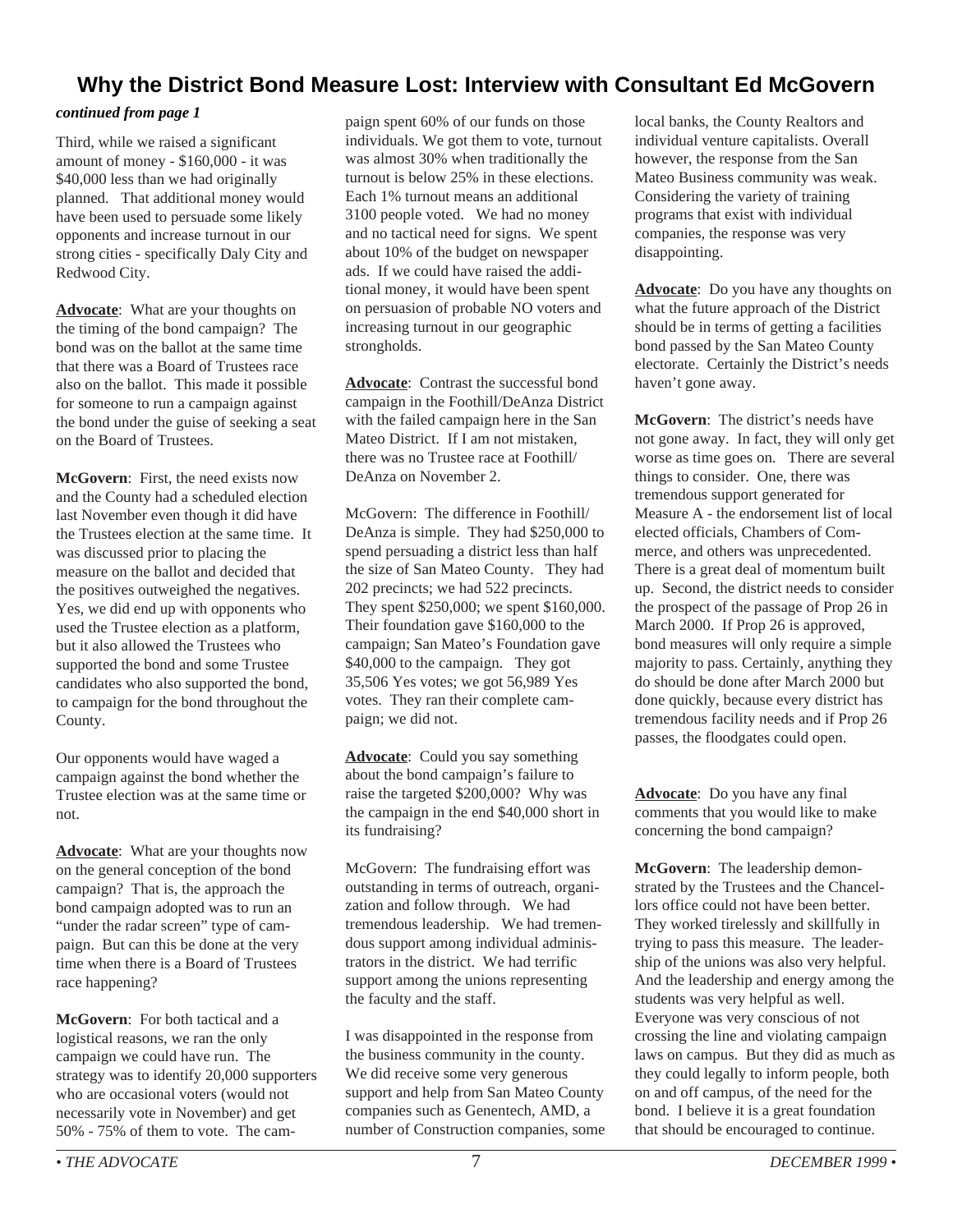## **"Consultation Process" Breaks Down as Management Groups Reject Faculty Proposal of \$50 Million for Part Timer Equity**

#### *continued from page 1*

Community College system.

In recent years, the various State community college faculty groups have met together with the CEO's in the community college system, the Trustees in the system, the Board of Governors and the Community College Chancellor in a "consultation process" to exchange views in an attempt to achieve consensus on policy matters affecting all the constituencies in the California Community College system. The idea was that no group would act on its own, and that only those policy proposals that had been agreed to by all members of the consultation process would be advocated for in the Legislature. But in the last six months or so, the management groups refused to support any of the faculty proposals, in particular those around AB 420, the part-time faculty bill of rights. Instead, they recommended to the Governor and Legislature policies that the faculty groups have been strongly opposed to.

As can be seen in the following two commentaries by CFT Community College Council President Tom Tyner and CPFA Executive Council Chair Chris Storer, the consultation process has now virtually broken down altogether. For example, the management groups have refused all suggestions that in those districts that have not yet achieved the goal (put into law in AB 1725 over a decade ago) of having 75% of all classes taught by a full-timer, that there should be a requirement that Partnership for Excellence funds be used to hire more full-time faculty in those districts in order to reach that goal. Similarly, management groups in the community college system have refused to agree to the faculty proposal that local Academic Senates should approve of the process used to determine in each district how Partnership for Excellence monies are spent.

When it proved impossible to reach consensus on the faculty proposal to create a \$50 million part-time faculty equity fund (in the aftermath of the battle over AB 420), the faculty groups decided to take their case for ending the exploitation of part-time faculty directly to the public and the Legislature, outside of the consultation process altogether.

#### **From CCC President Tom Tyner:**

At the BOG meeting in Modesto, the Board reaffirmed its approval of the 2000-2001 system budget as presented in September, continuing to omit the \$50 million for part-time faculty equity. Faculty leaders spoke long and passionately for two days on the need for the proposal to be included. I couldn't even get the faculty trustees to make a motion on the second day to include the \$50 million for the sake of board discussion.

We have now officially split from the system on budget priorities for 2000- 2001, with any chance for system unity dashed, and we will chart our own budget and legislative course. While it is too bad that we can't present a system lobbying front to the legislation and governor, it would be even worse to support a system budget that ignores the concerns of faculty. Beyond the \$50 million parttime faculty proposal, our attempts to get a full-time faculty hiring requirement in PFE for non-75% districts and to get a senate check-off on the district PFE budget process being followed were both squelched. 0 for 3.

While system unity would have been useful, there's also greater freedom in turning our lobbyists loose to work our issues with legislators and cut our own deals. We tried very hard to reach a budget agreement with the Chancellor and CEO's, and we now owe the system nothing in terms of supporting their budget agenda. We've got our own.

#### **From CPFA Executive Council Chair Chris Storer:**

I have just returned from the Board of Governors November meeting. Chancellor Nussbaum and staff, following the lead of CEOs and Trustees, recommended that, in spite of faculty pleas that they and the Board take a leadership position in seeking a compromise between faculty and administrative groups, the board remained with the divisive budget passed in September over faculty objections.

Faculty argued forcefully for the needed mid-course correction on the Partnership for Excellence with an Academic Senate signoff that a collegial process had been followed in determining how PFE funds were to be spent at the local level, and faculty remained committed and united in arguing for a \$50,000,000.00 Part-time Faculty equity line item in the budget to send a message to the Governor and the Legislature that the system was prepared to deal with this pressing problem. CEOs and Trustees argued that the Sept. budget was fine, gave them needed flexibility, that there was only small indication of misuse of PFE funds which could be handled by existing processes, and that the system should wait for the CPEC study before acting on part-time equity issues.

Faculty leaders met briefly after the Board voted and agreed that we were now fully free to take the issues to the legislature, the Governor, the press, and the people. This will probably take the form of a faculty-amended budget for the system, as well as a legislative package to address faculty's professional concerns about the lack of direction in the BOG's System Budget.

**For more information on statewide part timer issues, see the CPFA website at www.cpfa.org & the CFT/CCC website at: www.cft.org/ccc-n/**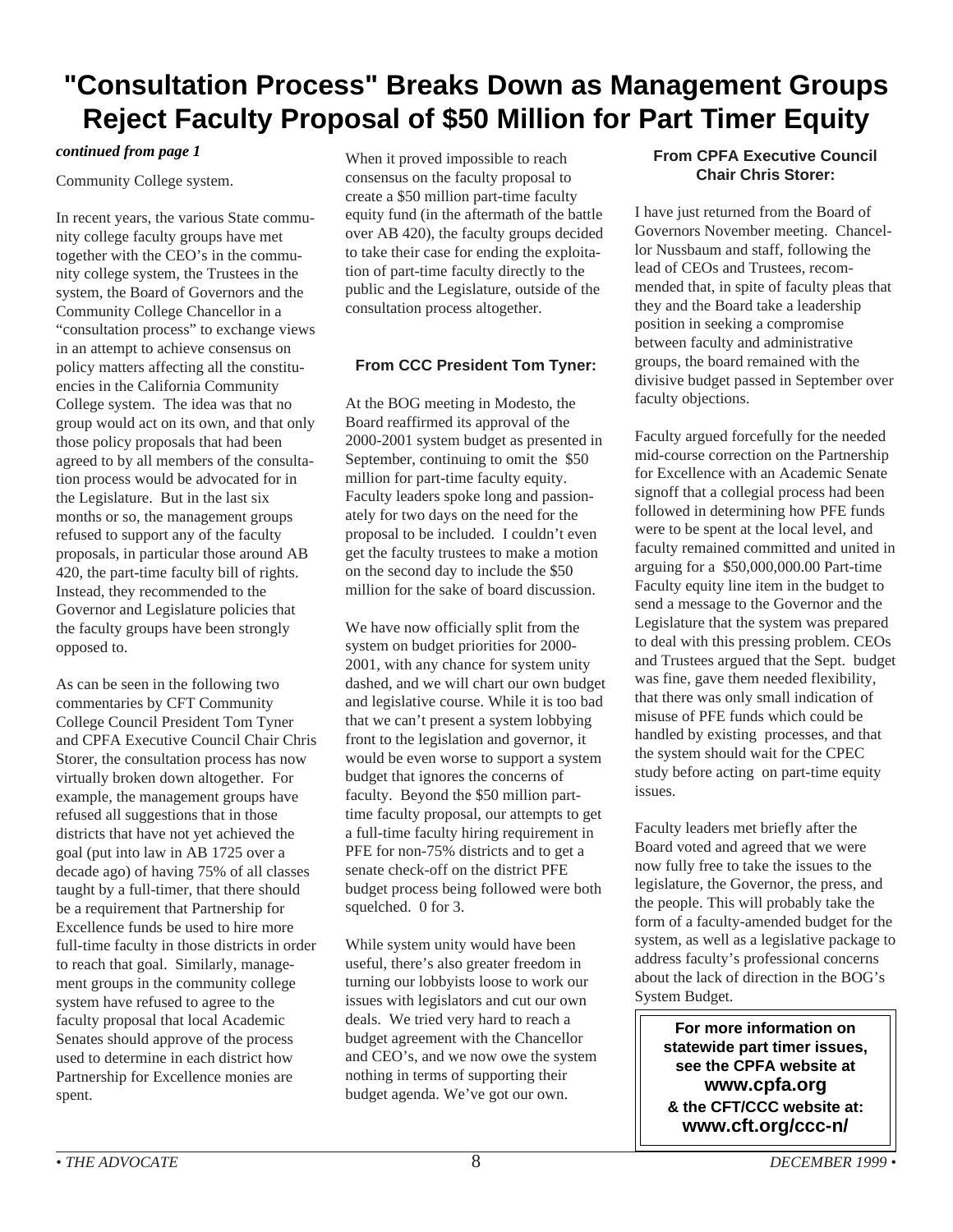## **WRITE LETTERS TO GOVERNOR DAVIS TO ASK FOR FUNDING FOR PART-TIME FACULTY**

Equity for part-timers in the community colleges will be a slow and frustrating process if districts are required to provide funds from their current budgets. Substantial funding must come from the state. The California Federation of Teachers and other faculty advocacy groups are asking Governor Gray Davis to include \$50 million for part-timer equity in his January community college budget.

Please write to Governor Davis and encourage him to support part-time faculty with a \$50 million equity fund in his forthcoming budget. A sample letter follows. Personalize the letter as you like, but please keep it short. Letters do not need to be typed.

You can also fax your letters to the Governor at: 916-445-4633.



I urge you to include \$50 million for part-time faculty salary equity in your January budget for community colleges.

According to statistics from the Chancellor's Office, part-time faculty make less than 40% of the salary of full-time faculty doing the same teaching work. You can help end this huge disparity and help solve one of the biggest public employee problems in the state by including the \$50 million line item in your January community college budget.

Thank you for your support of the 30,000 part-time faculty who make up two-thirds of the community college teaching workforce. Their educational contribution to the community college system and its student is invaluable. They must be treated fairly.

[your signature and printed name]

cc: Secretary of Education Gary Hart 1121 L Street, Suite 600 Sacramento, CA 95814

## **EDUCATORS' TAX GUIDE AVAILABLE**

The AFT will have the Educators' Tax Guide, 2000 Edition, published by the Educational Tax Publications Services, available fat the special rate of \$4.95 per copy. Call the AFT office at x6491 if you would like to reserve a copy.

## **Part Time Faculty Eligible for Unemployment Benefits Between Semesters**

All part-time faculty should remember that you are eligible for unemployment compensation benefits over the break between the Fall and Spring semesters, unless you are working another job over the semester break and you are earning more than your unemployment grant would be. As soon as you give your last final exam, you should go to the local Employment Development Department (EDD) office and file a claim, or reactivate the one you have from last summer (if you applied over the summer break).

If it is a new claim, you will have a oneweek waiting period before benefits start, so do not delay. When applying, tell them about all your jobs, since your benefit is based on all your income over the previous year. When they ask if you have a job to go back to after winter break, you should answer, "Not with reasonable assurance. I only have a tentative assignment contingent on enrollment, funding, and program needs." This is important. Do not just tell them that you have an assignment for Spring semester or you will be disqualified.

According to the Cervisi decision of the State Court of Appeals, part-time faculty, as a class, do not have "reasonable assurance" of a job and hence are eligible for benefits between terms. If questioned further, mention the Cervisi case. Be sure to fill out all job search forms correctly, and appear as directed in person or by phone or mail. You should not have any problems, but if you do and are denied for any reason, call the AFT office as soon as possible and the Union will advise you on how to file an appeal. Don't be reluctant to file. This is your right, not charity.

**The Advocate is now available on the Web at: www.smcccd.cc.ca.us/smcccd/ faculty/brenner/advo/**